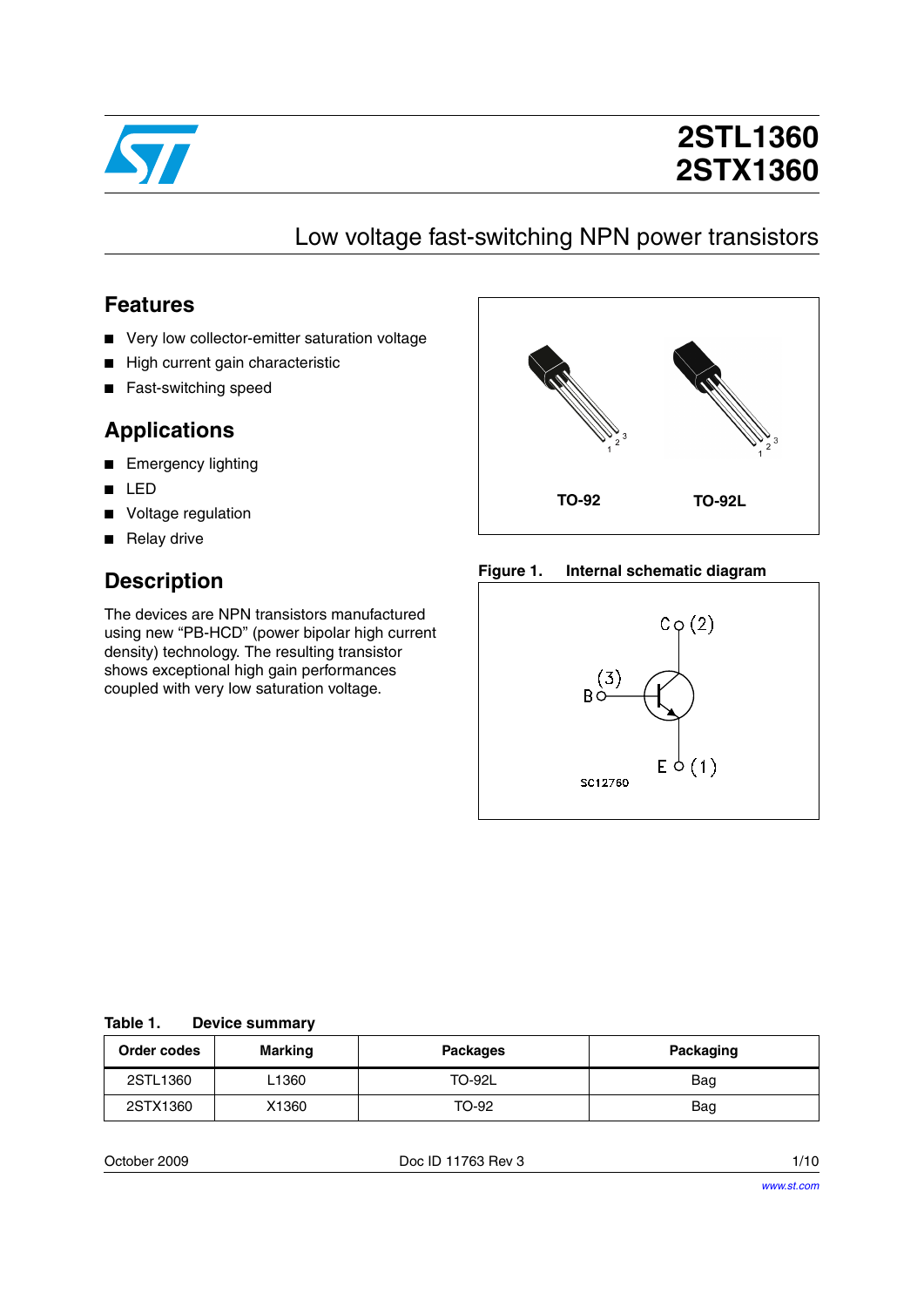# **1 Electrical ratings**

| Table 2. | Absolute maximum ratings |  |
|----------|--------------------------|--|
|          |                          |  |

|                  | <b>Parameter</b>                                   | Value           | Unit        |    |  |
|------------------|----------------------------------------------------|-----------------|-------------|----|--|
| Symbol           |                                                    | <b>2STX1360</b> | 2STL1360    |    |  |
| V <sub>CBO</sub> | Collector-base voltage ( $I_F = 0$ )               | 80              |             | v  |  |
| V <sub>CEO</sub> | Collector-emitter voltage ( $I_B = 0$ )            |                 | 60          | v  |  |
| $V_{EBO}$        | 6<br>Emitter-base voltage ( $I_C = 0$ )            |                 | v           |    |  |
| $I_{\rm C}$      | 3<br>Collector current                             |                 | A           |    |  |
| $I_{CM}$         | Collector peak current ( $t_P < 5$ ms)             |                 | 5           | A  |  |
| l <sub>B</sub>   | 0.2<br>Base current                                |                 |             | A  |  |
| <sup>I</sup> BM  | Base peak current ( $t_P < 5$ ms)                  |                 | 0.4         | A  |  |
| $P_{TOT}$        | Total dissipation at $T_{amb}$ = 25 °C<br>1<br>1.2 |                 | w           |    |  |
| T <sub>STG</sub> | Storage temperature                                | $-65$ to 150    |             | °C |  |
| $T_{\rm J}$      | Max. operating junction temperature<br>150         |                 | $^{\circ}C$ |    |  |

#### Table 3. **Thermal data**

| Symbol                       | <b>Parameter</b>                           |              | <b>Value</b>  |               |  |
|------------------------------|--------------------------------------------|--------------|---------------|---------------|--|
|                              |                                            | <b>TO-92</b> | <b>TO-92L</b> | Unit          |  |
| $\mathsf{R}_{\mathsf{thJA}}$ | Thermal resistance junction-ambient<br>max | 125          | 104           | $\degree$ C/W |  |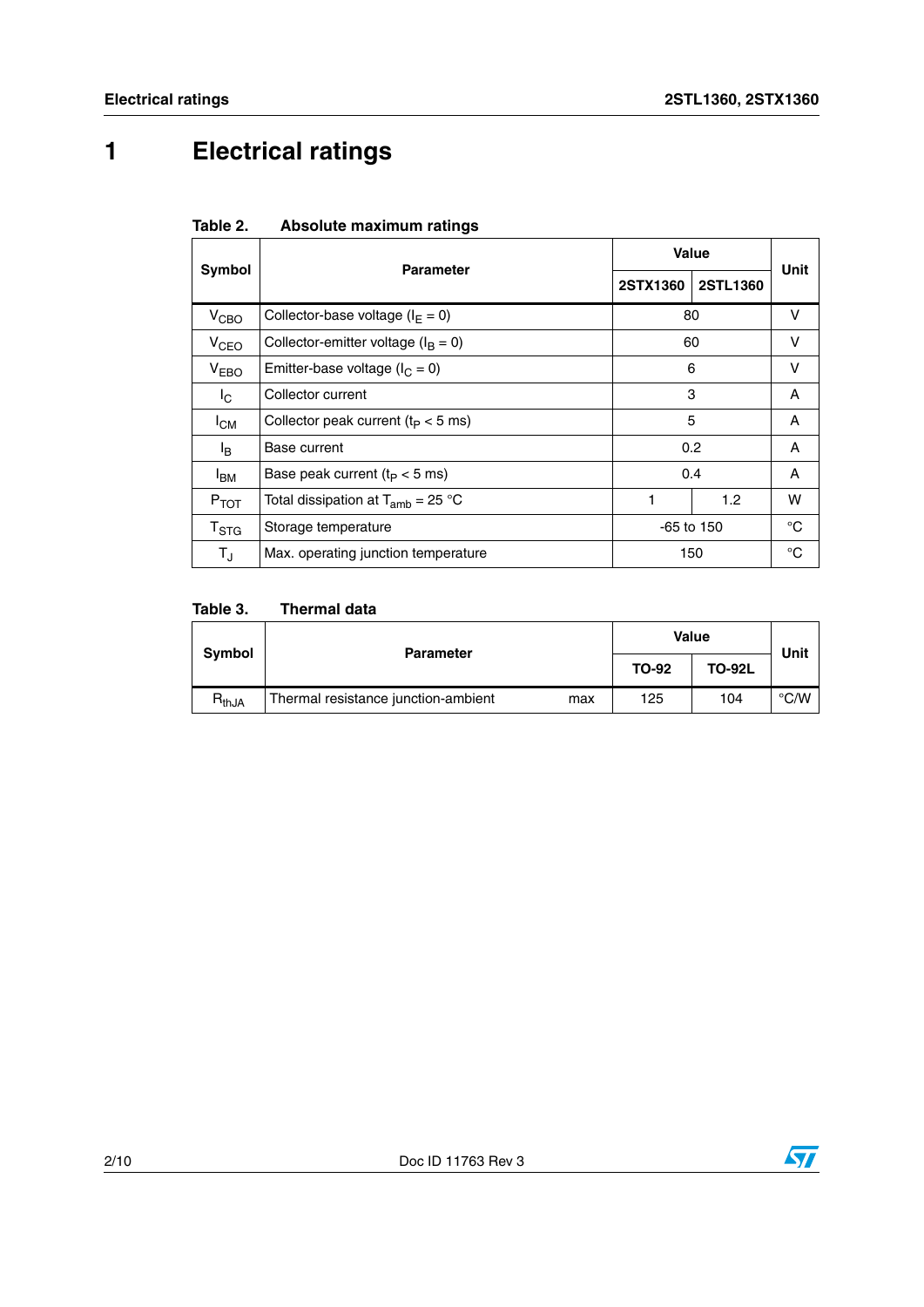$\sqrt{2}$ 

## **2 Electrical characteristics**

 $T_{\text{case}} = 25 \text{ °C}$  unless otherwise specified.

| Symbol                       | <b>Parameter</b>                         |                                                              | <b>Test conditions</b>                           | Min.      | Typ.       | Max.             | Unit       |
|------------------------------|------------------------------------------|--------------------------------------------------------------|--------------------------------------------------|-----------|------------|------------------|------------|
| $I_{CBO}$                    | Collector cut-off current<br>$(I_F = 0)$ | $V_{CB}$ = 80 V                                              |                                                  |           |            | 100              | nA         |
| <b>IEBO</b>                  | Emitter cut-off current<br>$(I_C = 0)$   | $V_{FR} = 6 V$                                               |                                                  |           |            | 100              | nA         |
| $V_{BE(on)}$                 | Base-emitter on voltage                  | $V_{CF} = 2 V$                                               | $I_C = 100 \text{ mA}$                           | 630       | 650        | 730              | mV         |
| $V_{CE(sat)}$ <sup>(1)</sup> | Collector-emitter<br>saturation voltage  | $I_C = 2 A$<br>$I_C = 3 A$                                   | $I_B = 100 \text{ mA}$<br>$I_B = 150 \text{ mA}$ |           | 130<br>180 | 300<br>500       | mV<br>mV   |
| $V_{BE(sat)}$ <sup>(1)</sup> | Base-emitter saturation<br>voltage       | $I_C = 2 A$                                                  | $I_B = 100 \text{ mA}$                           |           | 0.9        | 1.2 <sub>2</sub> | v          |
| $h_{FF}$ (1)                 | DC current gain                          | $I_C = 0.1 A$ $V_{CF} = 2 V$<br>$I_C = 1 A$                  | $V_{CF} = 2 V$                                   | 80<br>160 |            | 400              |            |
|                              | <b>RESISTIVE LOAD</b>                    |                                                              |                                                  |           |            |                  |            |
| $t_{d}$                      | Delay time                               | $V_{CC}$ = 10 V $I_C$ = 3 A                                  |                                                  |           | 17         | 20               | ns         |
| $\mathfrak{t}_{\mathsf{r}}$  | Rise time                                | $I_{B(0n)} = -I_{B(off)} = 300 \text{ mA}$                   |                                                  |           | 81         | 100              | ns         |
| $t_{\rm s}$                  | Storage time                             | $V_{BE(off)} = -5 V$                                         |                                                  |           | 620        | 720              | ns         |
| $t_{\rm f}$                  | Fall time                                |                                                              |                                                  |           | 54         | 65               | ns         |
| $f_T$                        | <b>Transition frequency</b>              | $V_{\text{C}} = 0.1 \text{ A}$ $V_{\text{C}} = 10 \text{ V}$ |                                                  |           | 130        |                  | <b>MHz</b> |

**Table 4. Electrical characteristics**

1. Pulse test: pulse duration  $\leq 300$  µs, duty cycle  $\leq 2$  %

## **2.1 Electrical characteristics (curves)**

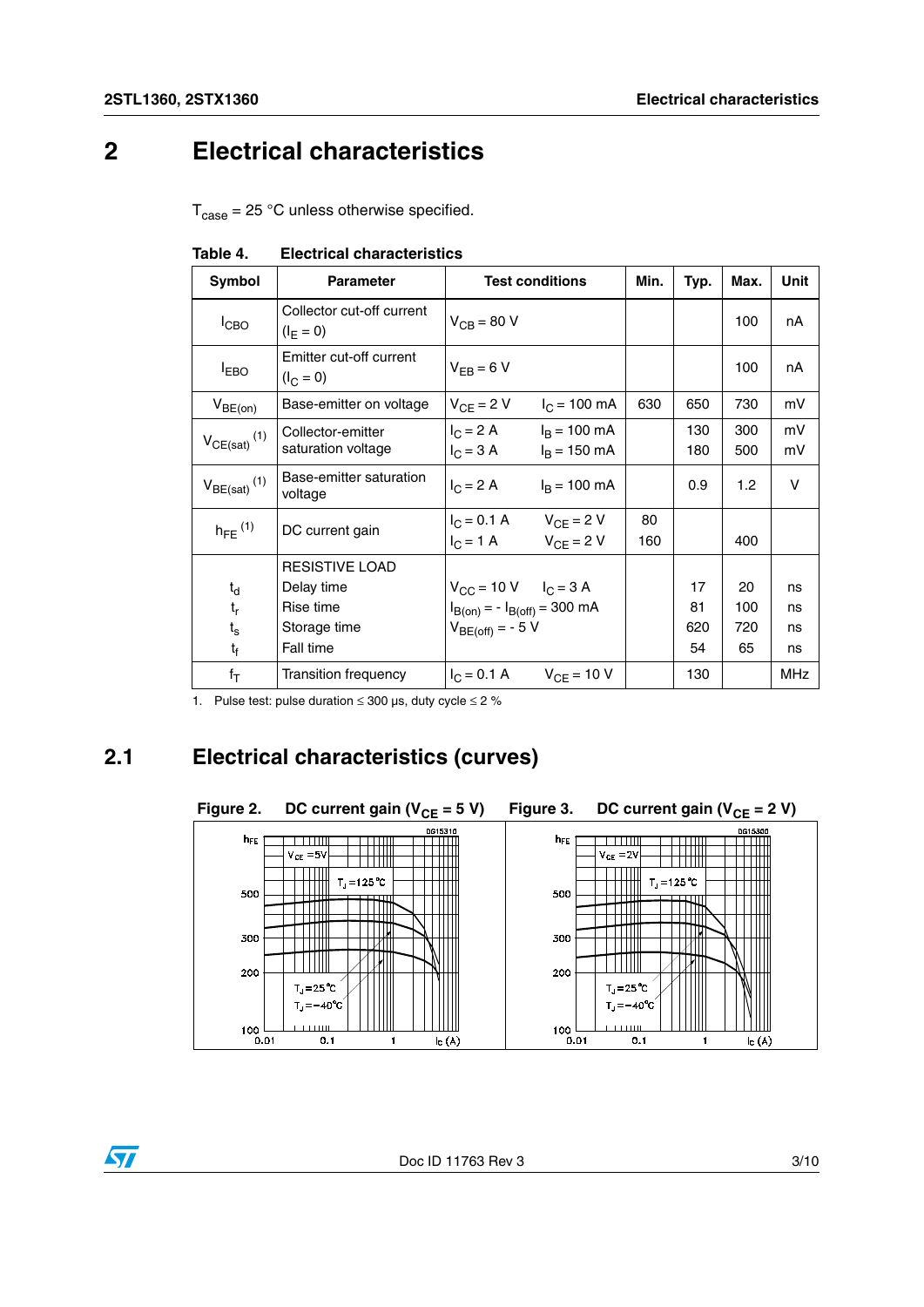







<span id="page-3-0"></span>**Figure 8. Capacitance**



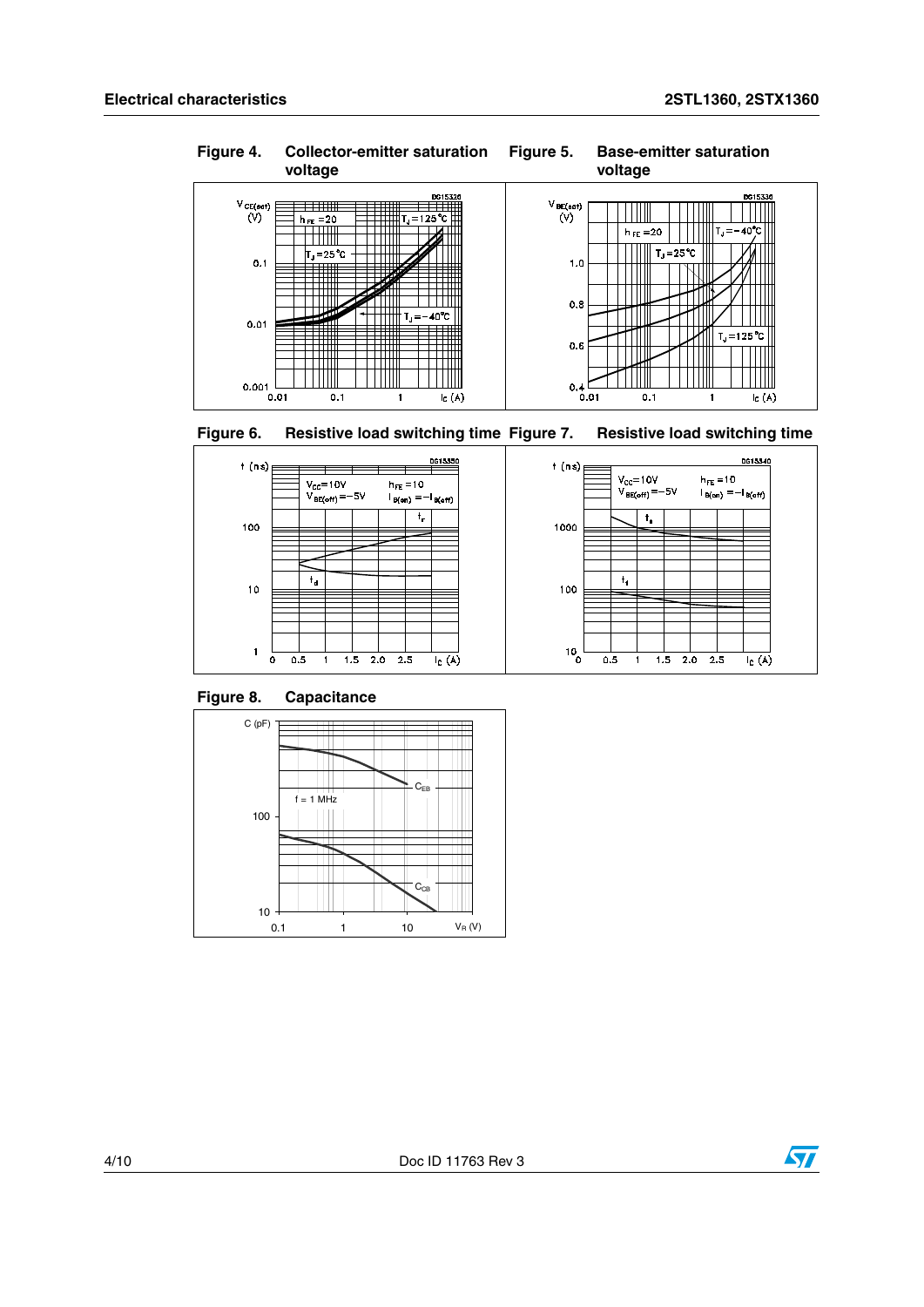### **2.2 Test circuit**



#### **Figure 9. Resistive load switching test circuit**

1. Fast electronic switch

2. Non-inductive resistor

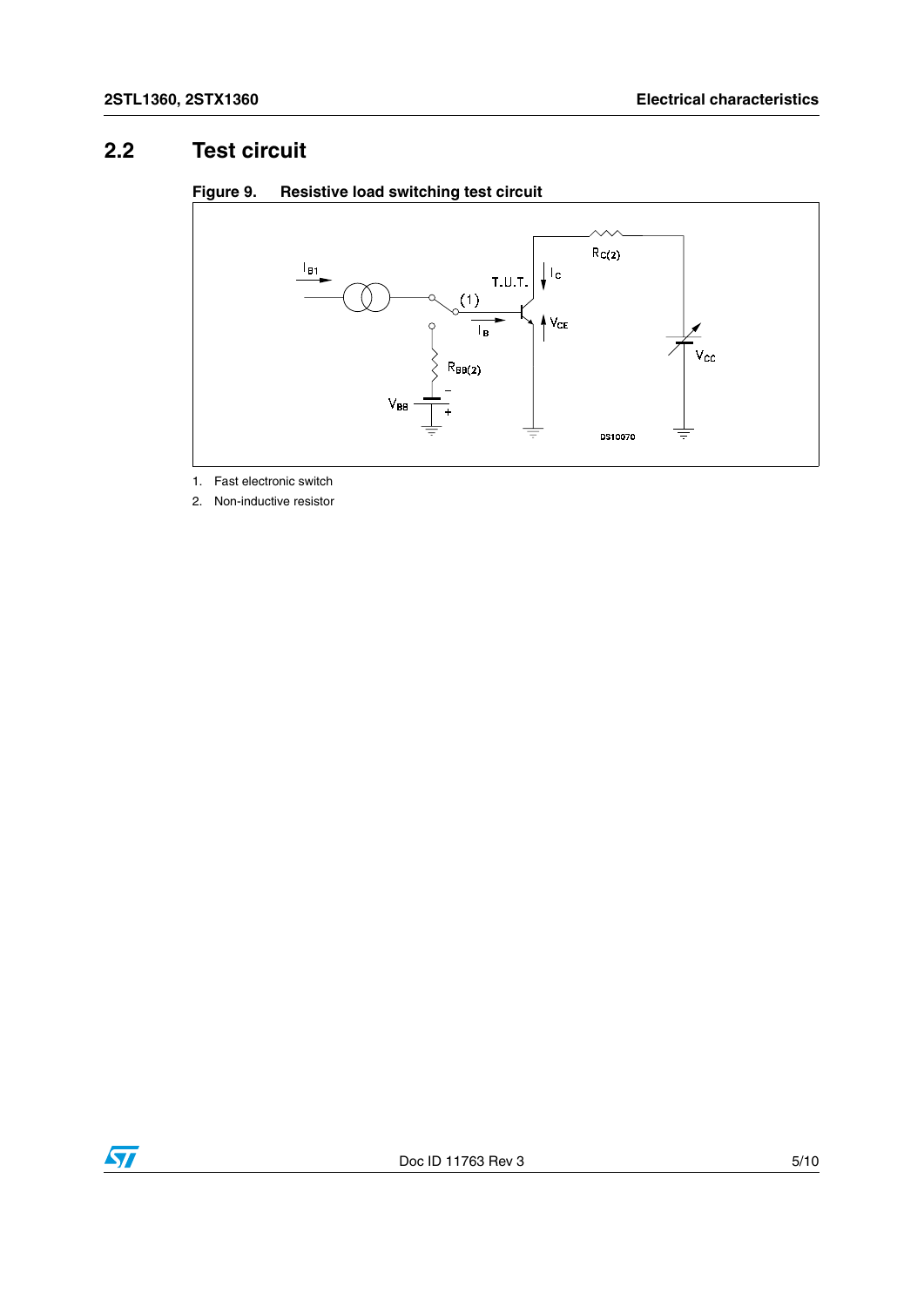## **3 Package mechanical data**

In order to meet environmental requirements, ST offers these devices in different grades of ECOPACK $^{\circledR}$  packages, depending on their level of environmental compliance. ECOPACK $^{\circledR}$ specifications, grade definitions and product status are available at: *[www.st.com](http://www.st.com)*. ECOPACK® is an ST trademark.



 $\sqrt{2}$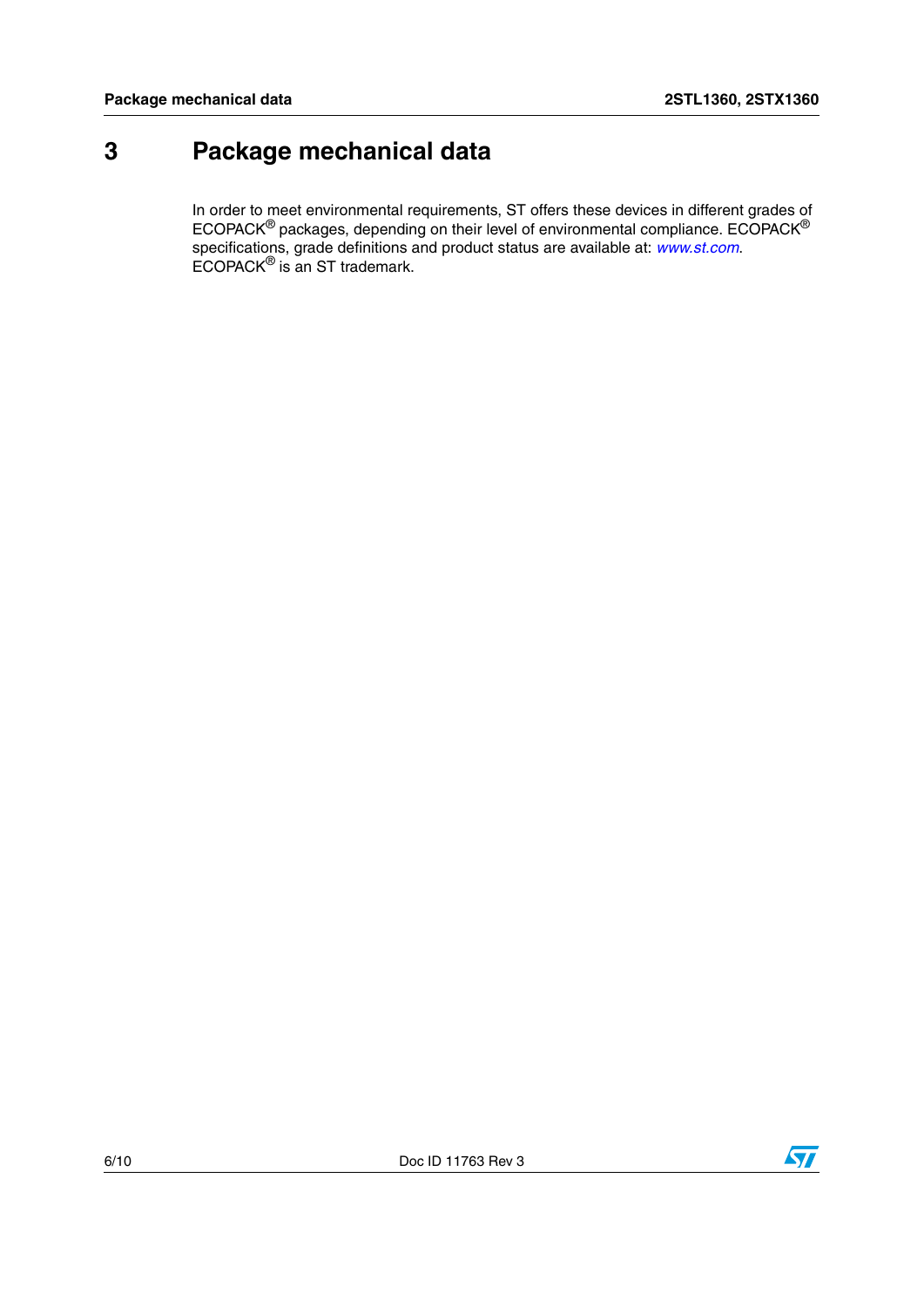$\overline{\mathbf{H}}$ 

|                | TO-92 bulk shipment mechanical data |             |       |
|----------------|-------------------------------------|-------------|-------|
| DIM.           |                                     | mm.         |       |
|                | MIN.                                | <b>TYP</b>  | MAX.  |
| A              | 4.32                                |             | 4.95  |
| b              | 0.36                                |             | 0.51  |
| D              | 4.45                                |             | 4.95  |
| E              | 3.30                                |             | 3.94  |
| e              | 2.41                                |             | 2.67  |
| e1             | 1.14                                |             | 1.40  |
| L              | 12.70                               |             | 15.49 |
| $\mathsf R$    | 2.16                                |             | 2.41  |
| S <sub>1</sub> | 0.92                                |             | 1.52  |
| W              | 0.41                                |             | 0.56  |
| V              |                                     | $5^{\circ}$ |       |

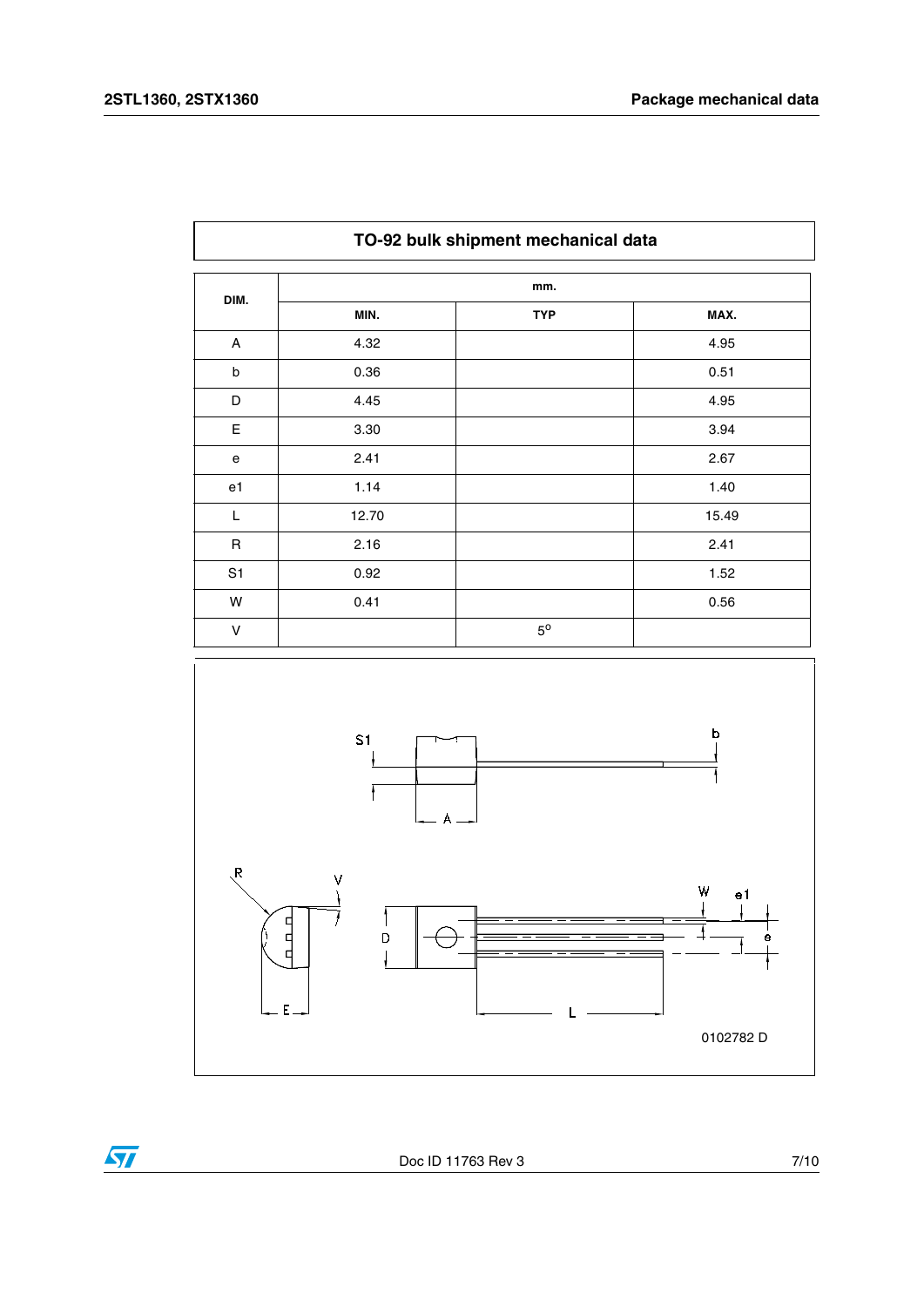#### **TO-92L MECHANICAL DATA**

| DIM.                                       | mm.   |                |       |  |  |
|--------------------------------------------|-------|----------------|-------|--|--|
|                                            | MIN.  | <b>TYP</b>     | MAX.  |  |  |
| A                                          | 7.80  |                | 8.20  |  |  |
| $\sf b$                                    | 0.35  |                | 0.45  |  |  |
| D                                          | 4.70  |                | 5.10  |  |  |
| D <sub>1</sub>                             |       | $\overline{4}$ |       |  |  |
| $\mathsf E$                                | 3.70  |                | 4.10  |  |  |
| $\mathsf{e}% _{0}\left( \mathsf{e}\right)$ | 2.44  |                | 2.64  |  |  |
| e <sub>1</sub>                             |       | 1.27           |       |  |  |
| L                                          | 13.30 |                | 14.30 |  |  |
| S <sub>1</sub>                             | 1.28  |                | 1.58  |  |  |
| W                                          | 0.35  |                | 0.55  |  |  |



8/10 Doc ID 11763 Rev 3

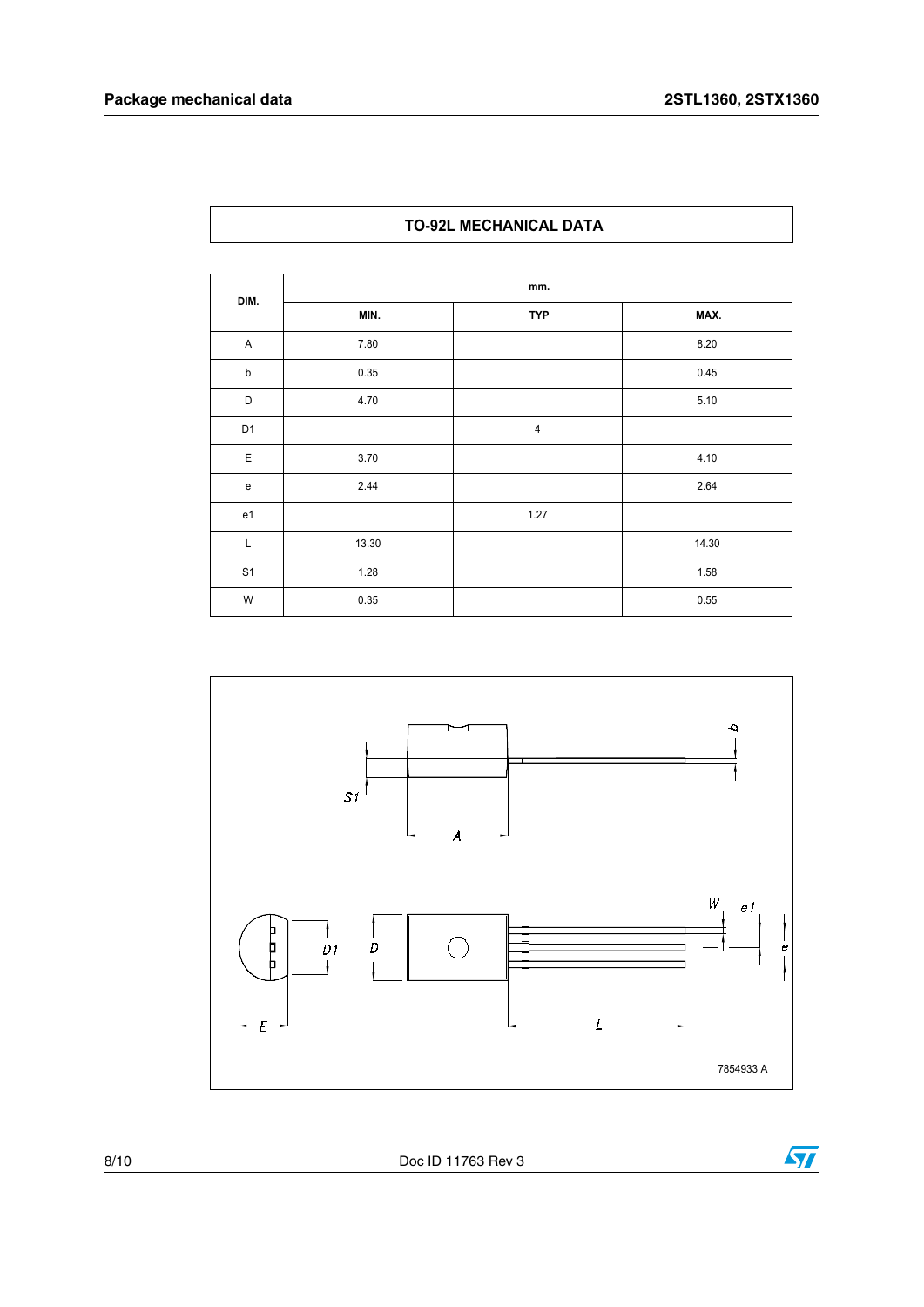# **4 Revision history**

#### Table 5. **Document revision history**

| <b>Date</b> | <b>Revision</b> | <b>Changes</b>                                               |
|-------------|-----------------|--------------------------------------------------------------|
| 20-Oct-2006 |                 | Initial release                                              |
| 16-Jul-2007 | 2               | Added figures 2, 3, 4, 5, 6, 7 and 8                         |
| 29-Oct-2009 | 3               | Updated Figure 8 on page 4 and TO-92 package mechanical data |